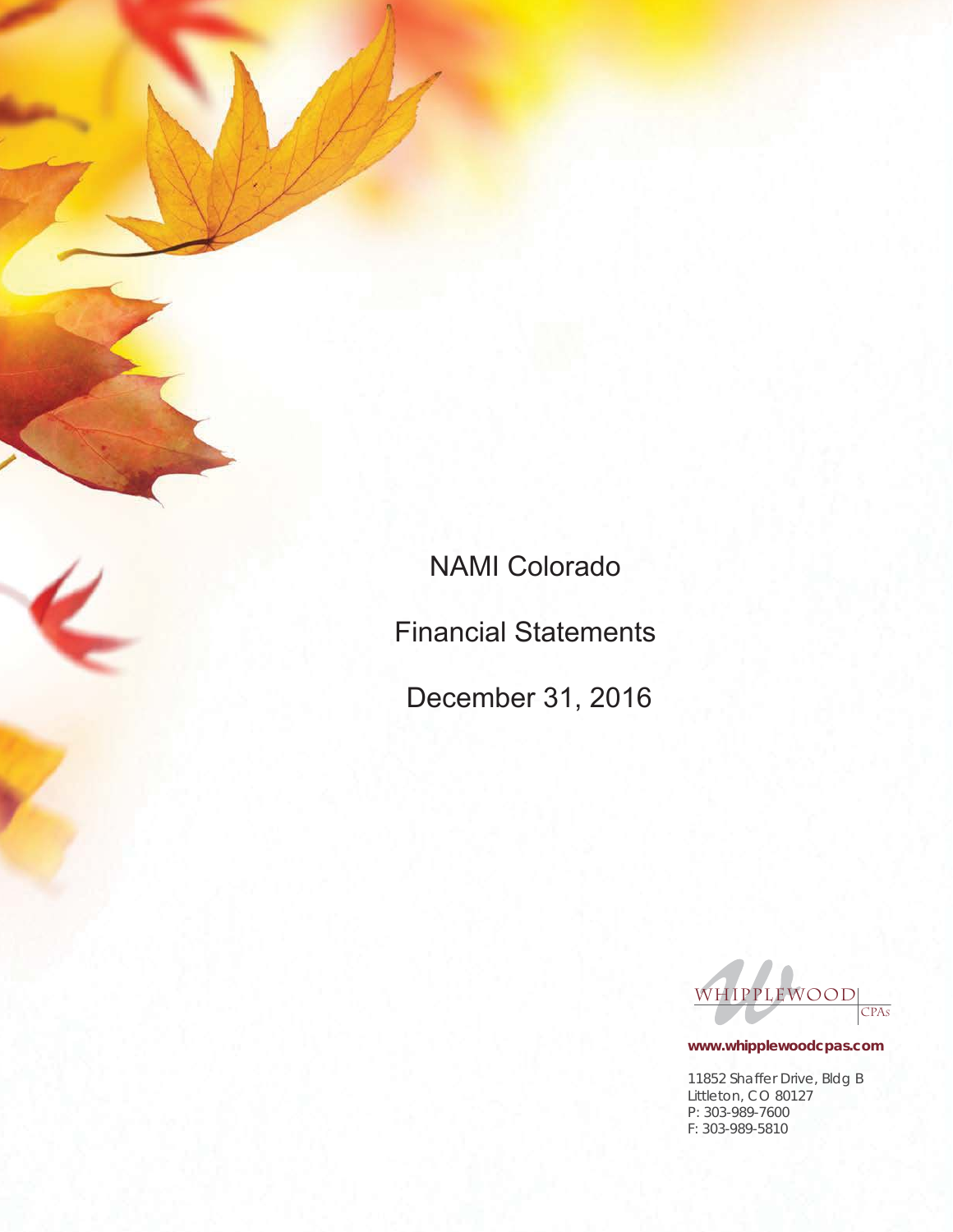# Table of Contents

| Independent Auditors' Report            |   |
|-----------------------------------------|---|
| <b>Financial Statements</b>             |   |
| <b>Statement of Financial Position</b>  |   |
| <b>Statement of Activities</b>          | 3 |
| <b>Statement of Cash Flows</b>          | 4 |
| <b>Statement of Functional Expenses</b> |   |
| Notes to Financial Statements           |   |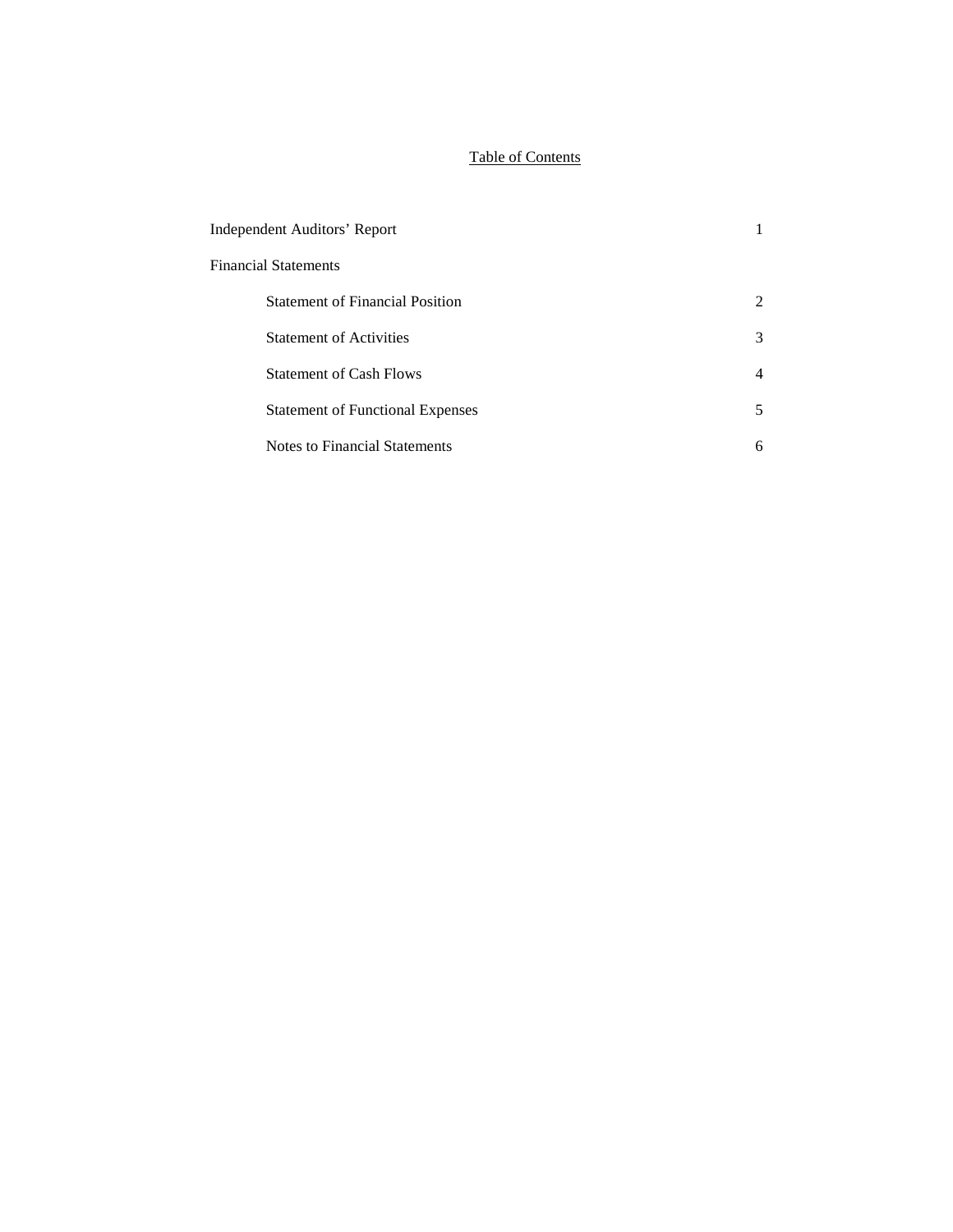

## **INDEPENDENT AUDITORS' REPORT**

To the Board of Directors NAMI Colorado

We have audited the accompanying financial statements of NAMI Colorado (a nonprofit organization), which comprise the statement of financial position as of December 31, 2016, and the related statements of activities, functional expenses, and cash flows for the year then ended, and the related notes to the financial statements.

#### *Management's Responsibility for the Financial Statements*

Management is responsible for the preparation and fair presentation of these financial statements in accordance with accounting principles generally accepted in the United States of America; this includes the design, implementation, and maintenance of internal control relevant to the preparation and fair presentation of financial statements that are free from material misstatement, whether due to fraud or error.

### *Auditor's Responsibility*

Our responsibility is to express an opinion on these financial statements based on our audit. We conducted our audit in accordance with auditing standards generally accepted in the United States of America. Those standards require that we plan and perform the audit to obtain reasonable assurance about whether the financial statements are free of material misstatement.

An audit involves performing procedures to obtain audit evidence about the amounts and disclosures in the financial statements. The procedures selected depend on the auditor's judgment, including the assessment of the risks of material misstatement of the financial statements, whether due to fraud or error. In making those risk assessments, the auditor considers internal control relevant to the entity's preparation and fair presentation of the financial statements in order to design audit procedures that are appropriate in the circumstances, but not for the purpose of expressing an opinion on the effectiveness of the entity's internal control. Accordingly, we express no such opinion. An audit also includes evaluating the appropriateness of accounting policies used and the reasonableness of significant accounting estimates made by management, as well as evaluating the overall presentation of the financial statements.

We believe that the audit evidence we have obtained is sufficient and appropriate to provide a basis for our audit opinion.

#### *Opinion*

In our opinion, the financial statements referred to above present fairly, in all material respects, the financial position of NAMI Colorado as of December 31, 2016, and the changes in its net assets and its cash flows for the year then ended in accordance with accounting principles generally accepted in the United States of America.

Whipple Wood CPAS, PC

April 26, 2018 Littleton, CO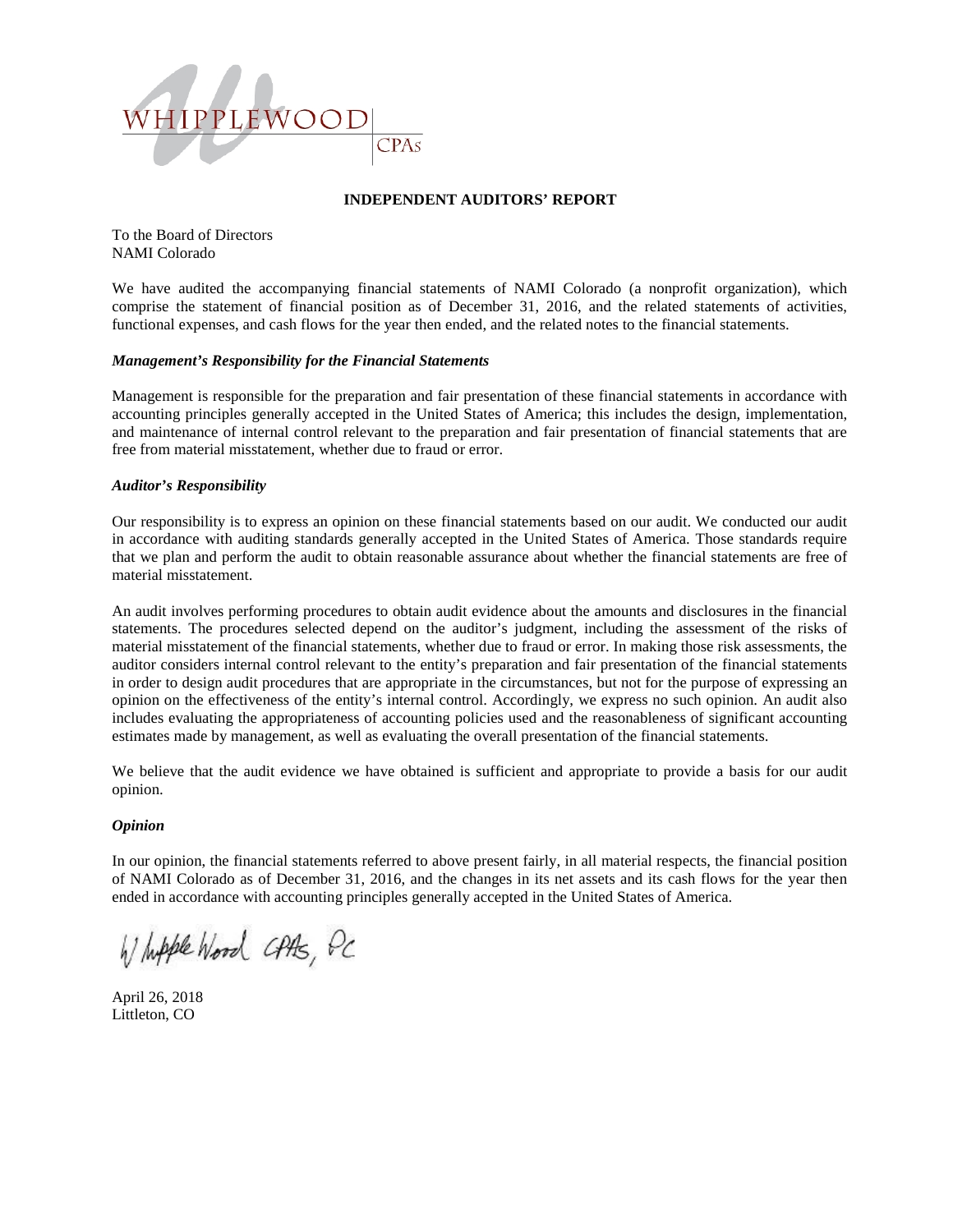# NAMI Colorado Statement of Financial Position December 31, 2016

# ASSETS

| Current assets                    |               |           |
|-----------------------------------|---------------|-----------|
| Cash in banks and on hand         | $\mathcal{S}$ | 43,606    |
| Total current assets              |               | 43,606    |
| Equipment                         |               | 10,336    |
| Less accumulated depreciation     |               | (10, 336) |
| Long-term endowment               |               | 78,138    |
|                                   |               | 121,744   |
| <b>LIABILITIES AND NET ASSETS</b> |               |           |
| <b>Current liabilities</b>        |               |           |
| Accounts payable                  | \$            | 1,859     |
| <b>Accrued liabilities</b>        |               | 3,032     |
| Total current liabilities         |               | 4,891     |
| <b>Total liabilities</b>          |               | 4,891     |
| <b>Net Assets</b>                 |               |           |
| Unrestricted net assets           |               | 42,493    |
| Temporarily restricted net assets |               |           |
| Permanently restricted net assets |               | 74,360    |
| Total net assets                  |               | 116,853   |
|                                   | \$            | 121,744   |

The accompanying notes are an integral part of these financial statements. See independent auditors' report.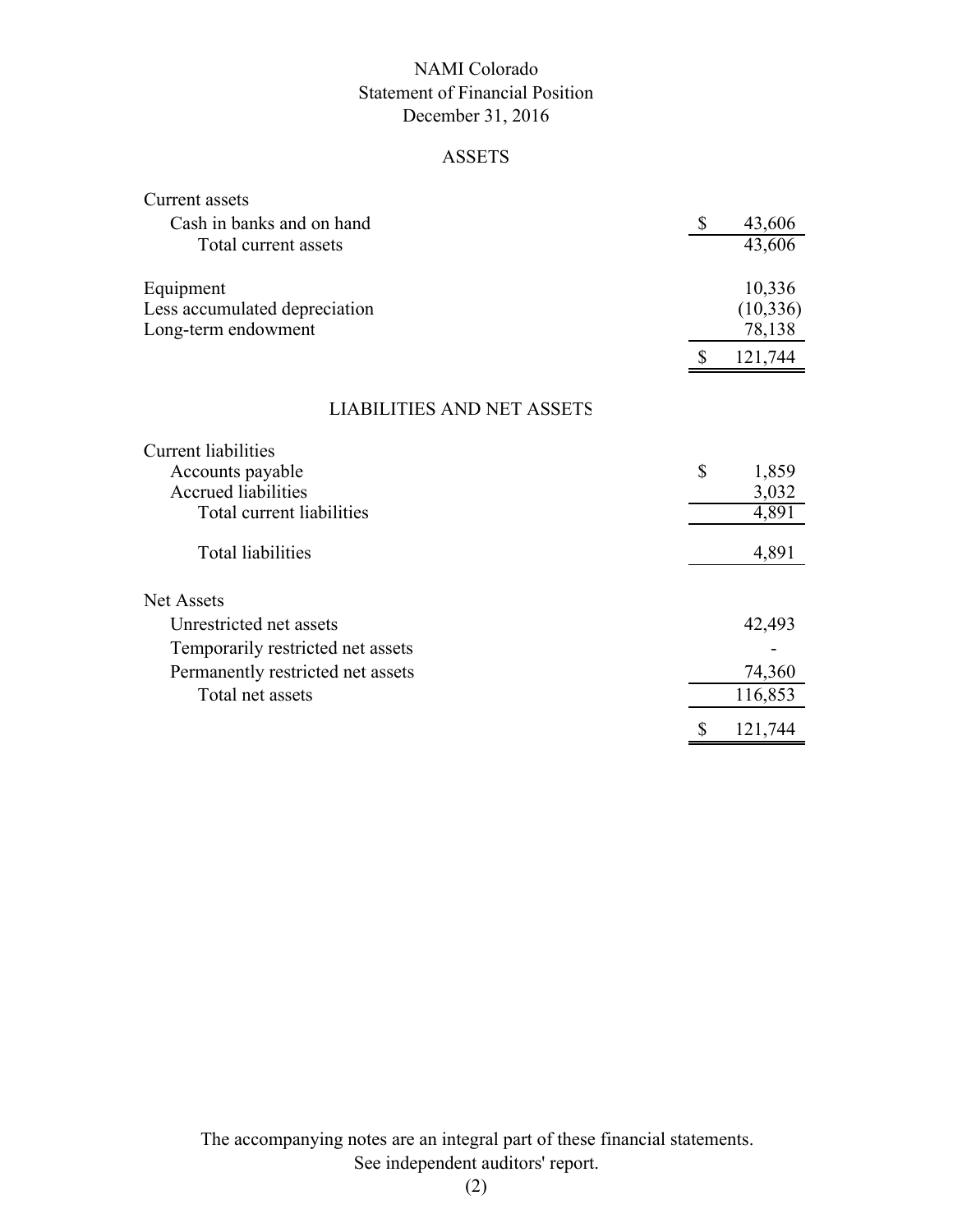# NAMI Colorado Statement of Activities For the Year Ended December 31, 2016

|                                                       |                           | 2016      |
|-------------------------------------------------------|---------------------------|-----------|
| <b>CHANGES IN UNRESTRICTED NET ASSETS:</b>            |                           |           |
| Revenues                                              |                           |           |
| Contributions, grants and awards                      | \$                        | 204,983   |
| Special events, net                                   |                           | 77,432    |
| Membership dues                                       |                           | 7,542     |
| Interest and dividends, net of fees                   |                           | 976       |
| Gain (loss) on investements, realized and unrealized  |                           | 4,130     |
| Total unrestricted revenue                            |                           | 295,063   |
| Net assets released from restrictions                 |                           |           |
| Total support and revenues                            | \$                        | 295,063   |
| Expenses                                              |                           |           |
| Program services                                      |                           | 198,777   |
| Supporting services                                   |                           |           |
| Management and general                                |                           | 161,962   |
| Fundraising                                           |                           | 14,868    |
| Total expenses                                        |                           | 375,607   |
| Change in Unrestricted Net Assets                     | $\boldsymbol{\mathsf{S}}$ | (80, 544) |
| <b>CHANGES IN TEMPORARILY RESTRICTED NET ASSETS:</b>  |                           |           |
| Contributions received                                |                           |           |
| Net assests released from restrictions                |                           |           |
| <b>INCREASE IN TEMPORARILY RESTRICTED NET ASSSETS</b> |                           |           |
| <b>CHANGES IN PERMANENTLY RESTRICTED NET ASSETS:</b>  |                           |           |
| INCREASE IN PERMANENTLY RESTRICTED NET ASSETS         |                           |           |
| DECREASE IN NET ASSETS                                | \$                        | (80, 544) |
| Net assets, beginning of year                         |                           | 197,397   |
| Net assets, end of year                               | \$                        | 116,853   |

The accompanying notes are an integral part of these financial statements. See independent auditors' report.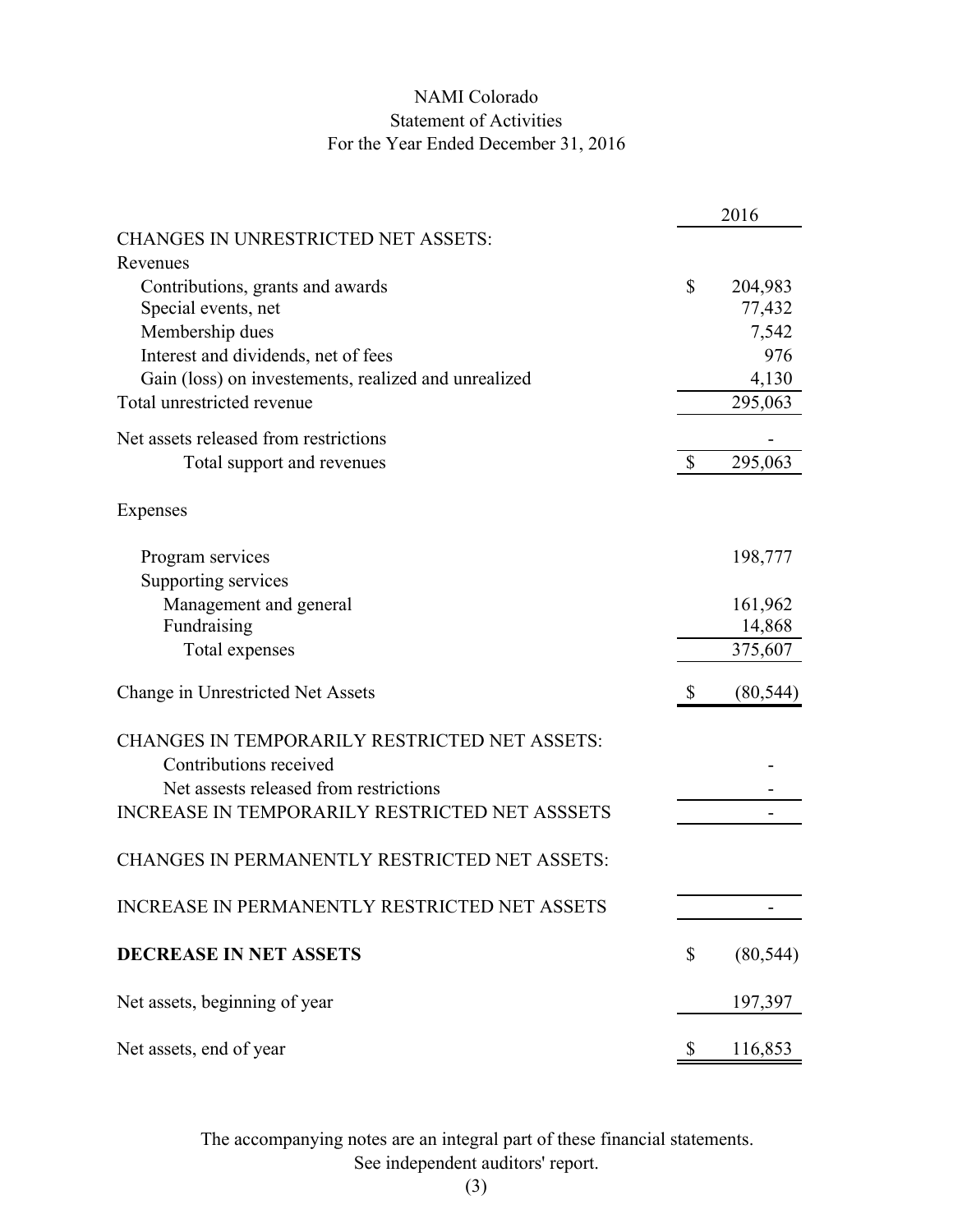# NAMI Colorado Statement of Cash Flows For the Year Ended December 31, 2016

| Cash flows from operating activities                      |                 |
|-----------------------------------------------------------|-----------------|
| Change in net assets                                      | \$<br>(80, 544) |
| Adjustments to reconcile change in net assets to net cash |                 |
| flows from operating activities                           |                 |
| Increase in investments                                   | (999)           |
| Decrease in accounts payable                              | (6, 874)        |
| Decrease in accrued liabilities                           | (3,029)         |
| Decrease in prepaid expenses                              | 944             |
| Cash flows from operating activities                      | (90, 502)       |
| Net change in cash                                        | (90, 502)       |
| Cash, at beginning of period                              | 134,108         |
| Cash, at end of period                                    | 43,606          |
| Supplemental information:                                 |                 |
| Interest paid during the year                             |                 |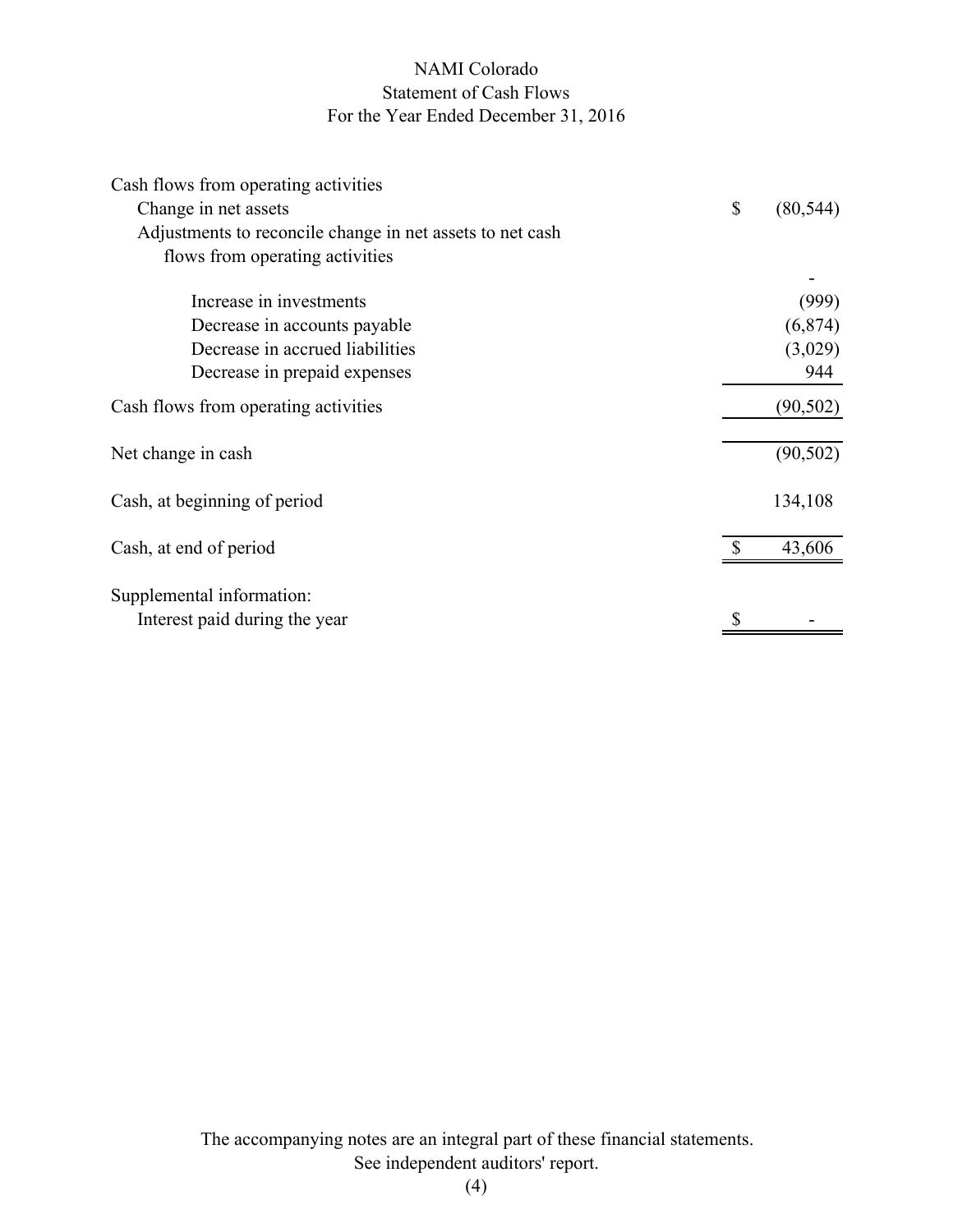# NAMI Colorado Statement of Functional Expenses For the Year Ended December 31, 2016

|                       |    | Program | Management<br>and General |         | Fundraising |              |              | Total   |  |
|-----------------------|----|---------|---------------------------|---------|-------------|--------------|--------------|---------|--|
| Salaries              | \$ | 55,842  | \$                        | 45,306  | \$          | 4,215        | $\mathbb{S}$ | 105,363 |  |
| Payroll taxes         |    | 5,843   |                           | 4,740   |             | 441          |              | 11,024  |  |
| Consultants           |    | 77,255  |                           | 62,678  |             | 5,831        |              | 145,763 |  |
| Lobbyists             |    |         |                           | 7,000   |             |              |              | 7,000   |  |
| Marketing             |    | 1,148   |                           | 931     |             | 87           |              | 2,165   |  |
| General office        |    | 10,268  |                           | 17,254  |             | 1,906        |              | 29,429  |  |
| Rent                  |    | 6,266   |                           | 5,084   |             | 473          |              | 11,823  |  |
| Professional services |    | 6,985   |                           | 6,397   |             | 527          |              | 13,909  |  |
| Insurance             |    | 2,202   |                           | 1,786   |             | 166          |              | 4,154   |  |
| Utilities             |    | 2,766   |                           | 2,039   |             | 181          |              | 4,987   |  |
| Staff development     |    | 15      |                           | 12      |             | $\mathbf{1}$ |              | 28      |  |
| Printing and postage  |    | 6,494   |                           | 6,531   |             |              |              | 13,025  |  |
| Travel                |    | 23,693  |                           | 764     |             | 1,040        |              | 25,497  |  |
| Penalties             |    |         |                           | 1,440   |             |              |              | 1,440   |  |
| Total                 | S  | 198,777 | \$                        | 161,963 | \$          | 14,868       | \$           | 375,608 |  |

The accompanying notes are an integral part of these financial statements. See independent auditors' report.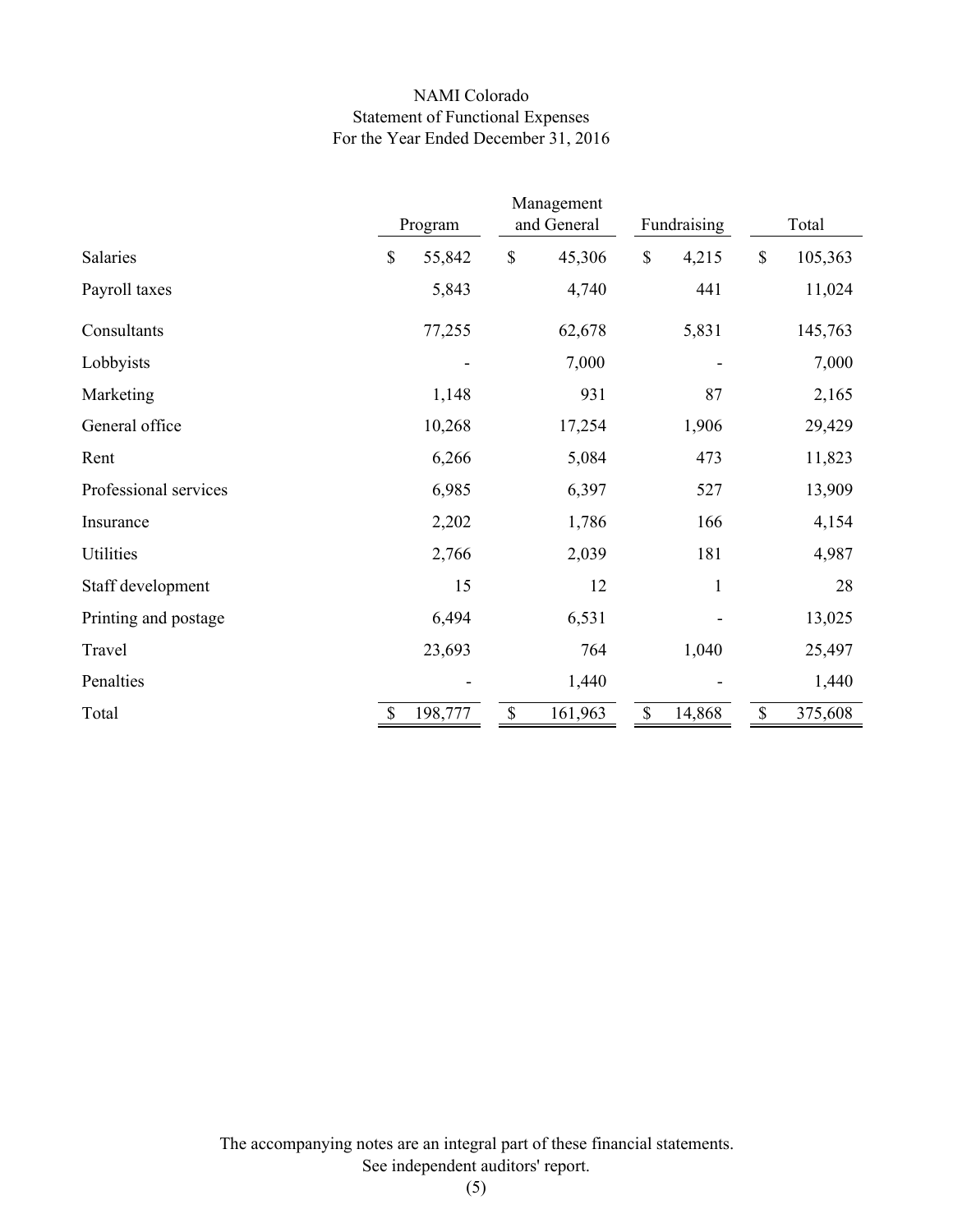# NAMI Colorado Notes to Financial Statements December 31, 2016

## **NOTE 1 SUMMARY OF SIGNIFICANT ACCOUNTING POLICIES**

Nature of Operations: NAMI Colorado (the "Organization") is a not-for-profit corporation organized under the laws of the State of Colorado. The purpose of the Organization is to train, educate and provide support to family members, who are primary care givers of people with mental illness. It is exempt from Federal income tax under Internal Revenue Code Section  $501(c)(3)$ . Revenues are derived primarily from grants, awards, contributions, dues and conference fees.

Financial Statements: The Organization maintains its records on an accrual basis of accounting in accordance with the Statement of Financial Accounting Standards (SFAS) No. 117, *Financial Statements of Not- For-Profit Organizations* and No. 116, *Accounting for Contributions Received and Contributions Made.*

Revenue Recognition: Government grants restricted by the grantor or other outside party for particular purposes are deemed to be earned and reported as revenue when the Organization has incurred expenses in compliance with the specific restrictions. Awards and contributions are recorded when a promise or the award is received, if they are currently available for use.

Investments and Income Recognition: The Organization records securities purchased at cost on date of purchase. At the balance sheet date the carrying value is adjusted to the fair market value. All investments held during the year are considered available-for-sale. Interest income is recorded on the accrual basis. Dividends are recorded on the exdividend date. Realized and unrealized gains or losses are reported in the statement of activities.

Classes of Net Assets: Temporarily Restricted: Contributions restricted by donors for specific operating purposed or with a stipulated time restriction are classified as temporarily restricted until the funds are used for the purpose. Unspent funds for these activities are recorded as temporarily restricted. Spent funds are reported in the statement of activities as net assets released from restrictions.

Permanently Restricted: Contributions restricted by donors for the specific purpose and the donor stipulate that the principal shall remain intact. Only the earnings are available for use by the Organization for specific purpose.

Unrestricted: Funds which are currently available at the discretion of the Board for use in the Organization's activities.

Depreciation: Equipment is being depreciation by the straight-line method over estimated useful life of 3 years. Leasehold improvements are amortized by the straight-line method over estimated life of 39 years.

Cash: For purposes of the statement of cash flows, the Organization considers all highly liquid debt instruments purchased with maturity of three months of less to be cash equivalents.

Functional Allocation of Expenses: The costs of providing the various programs and other activities have been summarized on a functional basis in the statement of function expenses. Accordingly, certain costs have been allocated among programs and supporting services benefited.

Use of Estimates: The preparation of financial statements in conformity with general accepted accounting principles requires management to make estimates and assumptions that affect the reported amounts of assets and liabilities and disclosure of contingent assets and liabilities at the date of the financial statements and the reported amounts of revenue and expenses during the reporting period. Actual results could differ from those estimates.

Tax Exempt Status: The Organization is exempt from Federal income tax under the United States Internal Revenue Code Section  $501(c)(3)$ . Contributions to the Organization are deductible within the limitations prescribed by the Code. The Organization has been classified as publicly supported organization which is not a private foundation under section 509(a) of the Code.

Property, Equipment and Depreciation: Property and Equipment is stated at cost. Major expenditures for property which substantially increase useful lives are capitalized. Maintenance, repairs, and minor renewals are expenses as incurred. When assets are retired or otherwise disposed of, their costs and related accumulated depreciation are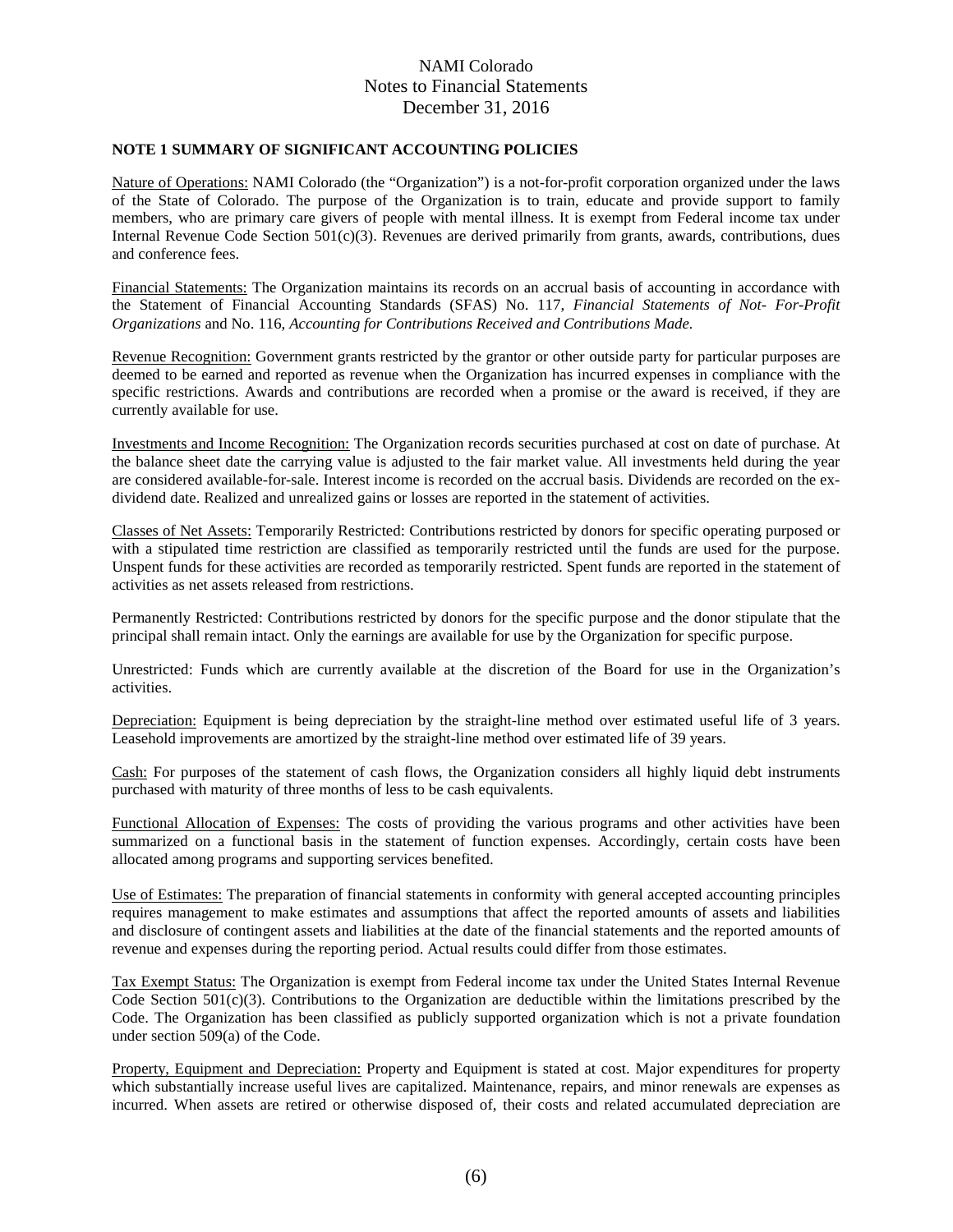# NAMI Colorado Notes to Financial Statements December 31, 2016

removed from the accounts and any resulting gains or losses are included in income. Depreciation is provided for on the straight-line method over the estimated useful lives of the assets.

Contributed Materials and Services: Contributed materials and equipment are reflected as contributions and assets or expenses in the accompanying financial statements at their estimated fair values on the date of contribution. Contributed services are recognized at fair value at the date of receipt if the services received (a) create or enhance long-lived assets or (b) required specialize skills, are provided by individuals possessing those skills and would need to be purchased if not provided by donations.

Fair Value of Financial Instruments: The Organization's financial instruments consist of cash and cash equivalents, investments, accounts payable and accrued liabilities. Investments are carried at fair value (see Note 1: Investments and Income Recognition). All other asset and liabilities are recorded at costs, whose fair values approximates the carrying due to the short maturities of these instruments.

Subsequent Events: Subsequent events have been evaluated for potential recognition and disclosure through the date of the auditors' report, which is also the date the financial statements were available to be issued. Management has identified no subsequent events that require modification of the financial statements or related disclosures.

## **NOTE 2 Concentration of credit risk:**

Balances in bank accounts may, from time to time, exceed federally insured limits. The organization believes that its loss exposure is limited.

#### **NOTE 3 Investments and Endowment:**

Endowment at fair value for December 31, 2016:

|                                   | Cost     | <b>Gross Unrealized Gains</b> | Fair Value |
|-----------------------------------|----------|-------------------------------|------------|
| <b>Community First Foundation</b> | \$71.056 | \$7.082                       | \$78.138   |

#### **NOTE 4 Income (loss) on investments:**

Unrestricted income (loss) by investments is as follows:

| Dividends on Stocks                         | 1.769   |
|---------------------------------------------|---------|
| Realized gain (loss) on sale of investments | (200)   |
| Unrealized gain (loss) on investments       | (3,930) |
| Total                                       | (2,361) |

#### **NOTE 5 Classes of Net Assets:**

Summary of changes in net assets for the year ended December 31, 2016 are as follows:

|                                        | Unrestricted | <b>Temporarily</b><br>Restricted | Permanently<br>Restricted | Total    |
|----------------------------------------|--------------|----------------------------------|---------------------------|----------|
| December<br>-31.<br>2015<br>(adjusted) | 123,037      |                                  | 74.360                    | 197.397  |
| Increase (decrease)                    | (80.544)     |                                  |                           | (80.544) |
| December 31, 2016                      | 42,493       |                                  | 74.360                    | 116,853  |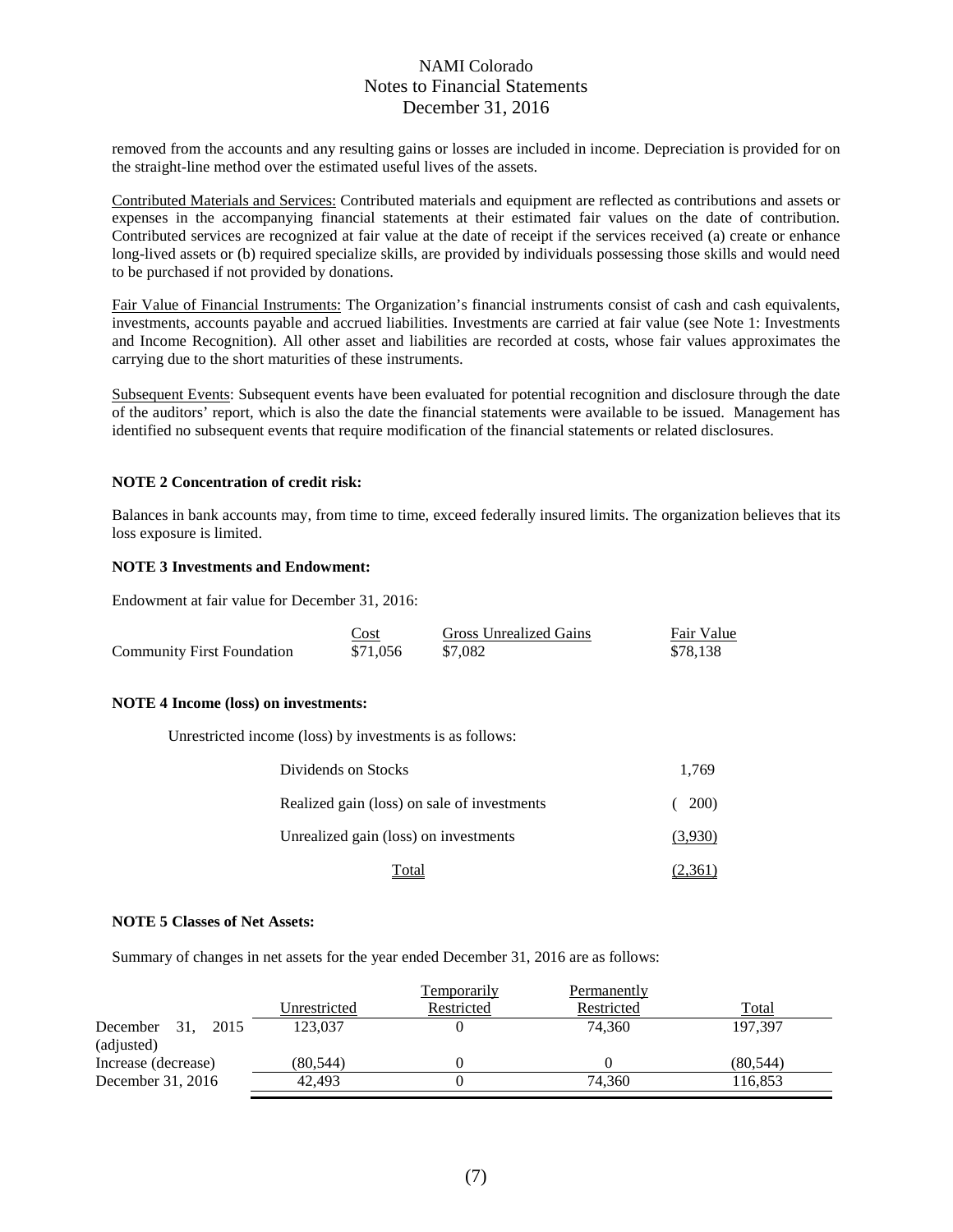# NAMI Colorado Notes to Financial Statements December 31, 2016

## **NOTE 6 Other Matters**

In the fall of 2016, NAMI Colorado contracted with JCH Limited, LLC (JCH), to provide services of Interim Executive Director (the "Contract"). JCH was controlled by an individual who was, at the time the Contract was created, the Vice-President of NAMI Colorado's board. The Contract required payout of any unpaid amounts through the term of the agreement in the event of early termination.

In December of 2016, all of the then-current board members eligible for re-election, including the Vice President who served as the Interim Executive Director of NAMI Colorado, were not re-elected. The Contract was terminated and the remaining amount due to JCH under the Contract was paid to JCH in full by the outgoing board.

Payment of the Contract contributed to the loss shown in the financial statements. The inability of the current management of NAMI to verify the propriety or accuracy of these payments resulted a delay in completing these financial statements.

#### **NOTE 7 Subsequent Events**

Management has evaluated subsequent events through April 26, 2018.